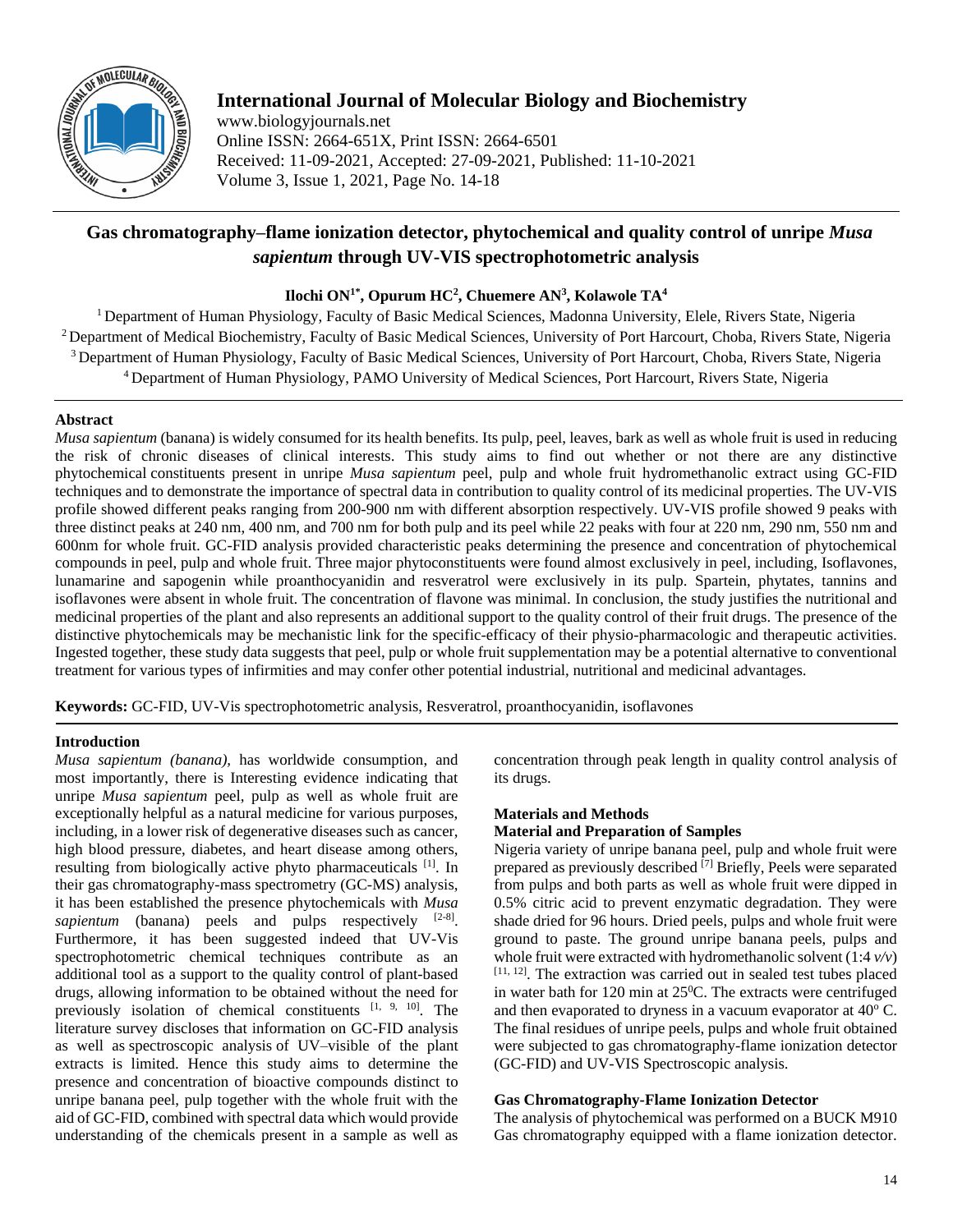A RESTEK 15 meter MXT-1 column (15m x 250um x 0.15um) was used. The injector temperature was 280oC with split less injection of 2ul of sample and a linear velocity of 30cms-1, Helium 5.0pa.s was the carrier gas with a flow rate of 40 ml min-1. The oven operated initially at 2000c, it was heated to 3300c at a rate of 30c min-1 and was kept at this temperature for 5min. the detector operated at a temperature of 3200c. Phytochemical were determined by the ratio between the area and mass of internal standard and the area of the identified phytochemicals. The concentration of the different phytochemicals express in ug/g.

#### **UV-VIS Spectroscopic analysis**

UV-visible spectrophotometric analysis was conducted on the sample using a UV-visible spectrophotometer (Apel 3000UV)

with a slit width of 2nm, using a 10-mm cell at room temperature. The extract was examined under visible and UV light in the wavelength ranging from 200-1100nm. This facilitated to understanding the various peaks arising due to multiple components present in the extract as well as to find out the wavelength at which maximum absorbance was observed. Thus the wavelength maximum of the unripe banana peel, pulp as well as whole fruit from hydromethanolic extract is not known.

#### **Conflicts of Interest**

Both authors declare no conflicts of interest.

#### **Results**

The following are the results of this study;

**Table 1:** Area of percentages, heights and retention time of bioactive compounds of the hydromethanolic extract of banana pulp obtained from GS-FID

|                          | Pulp              |       |                       |                      |                   |  |
|--------------------------|-------------------|-------|-----------------------|----------------------|-------------------|--|
| <b>Phytoconstituents</b> | Concentration     |       | <b>Retention time</b> | Area                 | Height            |  |
| Proanthocyanidin         | 3.882             | ppm   | 0.116                 | 3681.8254            | 411.025           |  |
| Naringin                 | 8.588             | Ug/ml | 2.223                 | 6793.221             | 528.999           |  |
| Anthocyanin              | 10.988            | Ug/ml | 3.950                 | 8180.043             | 637.037           |  |
| Naringenin               | 4.754             | Ug/ml | 6.893                 | 4491.191             | 350.845           |  |
| Spartein                 | 4.515             | Ug/ml | 10.593                | 4339.038             | 337.681           |  |
| Ribalinidine             | 17.6738           | Ug/ml | 13.300                | 4918.608             | 385.135           |  |
| Phytate                  | 2.3335            | Ug/ml | 15.783                | 12794.38             | 919.800           |  |
| Phenol                   | 15.8944           | ppm   | 19.516                | 12631.143            | 566.996           |  |
| <b>Flavonones</b>        | 4.9710            | ppm   | 22.293                | 4749.758             | 372.508           |  |
| Kaempferol               | 2.1580            | Ug/ml | 26.000                | 6833.379             | 529.584           |  |
| Epicatechin              | 14.988            | Ug/g  | 28.566                | 5744.947             | 450.313           |  |
| Flavone                  | 6.3209            | Ug/ml | 29.493                | 4459.3978            | 349.793           |  |
| Rutin                    | 4.5461            | Ug/ml | 33.753                | 3207.273             | 252.912           |  |
| Oxalate                  | 1.6079            | Ug/ml | 34.206                | 5932.528             | 458.609           |  |
| Quinine                  | 4.6050            | Ug/ml | 37.260                | 6525.253             | 508.857           |  |
| Resveratrol              | 12.8283           | ppm   | 38.326                | 9393.732             | 732.257           |  |
| Catechin                 | 15.6715           | Ug/ml | 39.586                | 4412.402             | 345.673           |  |
| Epihedrine               | 8.5119            | Ug/ml | 40.930                | 3451.568             | 270.978           |  |
| Tannins                  | 14.212            | Ug/ml | 42.086                | 6000.131             | 470.143           |  |
| Steroids                 | 16.089            | ppm   | 4.943                 | 6524.263             | 510.968           |  |
| Total                    | 175.2409 (26.56%) |       | 487.836 (36.02%)      | 125064.0922 (24.51%) | 9390.113 (42.62%) |  |

**Table 2:** Area of percentages, heights and retention time of bioactive compounds of the hydromethanolic extract of banana peels obtained from GS-FID

|                   | Peel          |       |                       |            |         |  |
|-------------------|---------------|-------|-----------------------|------------|---------|--|
| Phytoconstituent  | Phytochemical |       | <b>Retention time</b> | Area       | Height  |  |
| Naringin          | 15.6633       | Ug/ml | 2.390                 | 12389.6768 | 359.890 |  |
| Anthocyanin       | 8.7466        | Ug/ml | 4.120                 | 6510.9915  | 189.596 |  |
| Naringenin        | 8.7462        | Ug/ml | 7.470                 | 8262.2252  | 243.618 |  |
| Spartein          | 20.3999       | Ug/ml | 10.366                | 19604.3322 | 566.984 |  |
| Ribalinidine      | 22.4271       | Ug/ml | 12.970                | 6241.4544  | 181.452 |  |
| Phytate           | 0.9063        | Ug/ml | 15.460                | 4969.2060  | 144.440 |  |
| Phenol            | 16.0589       | ppm   | 20.313                | 12761.9008 | 364.580 |  |
| <b>Flavonones</b> | 10.0212       | ppm   | 22.730                | 9575.2969  | 277.523 |  |
| Kaempferol        | 10.0212       | Ug/ml | 25.650                | 10075.5224 | 292.502 |  |
| Epicatechin       | 30.0678       | Ug/g  | 27.536                | 11524.9702 | 334.285 |  |
| Flavone           | 7.7678        | Ug/ml | 29.860                | 5480.1748  | 159.265 |  |
| Rutin             | 20.2313       | Ug/ml | 32.996                | 14273.1864 | 414.434 |  |
| Oxalate           | 1.6266        | Ug/ml | 34.600                | 6001.6606  | 175.391 |  |
| Ouinine           | 4.9342        | Ug/ml | 36.876                | 6991.7764  | 202.710 |  |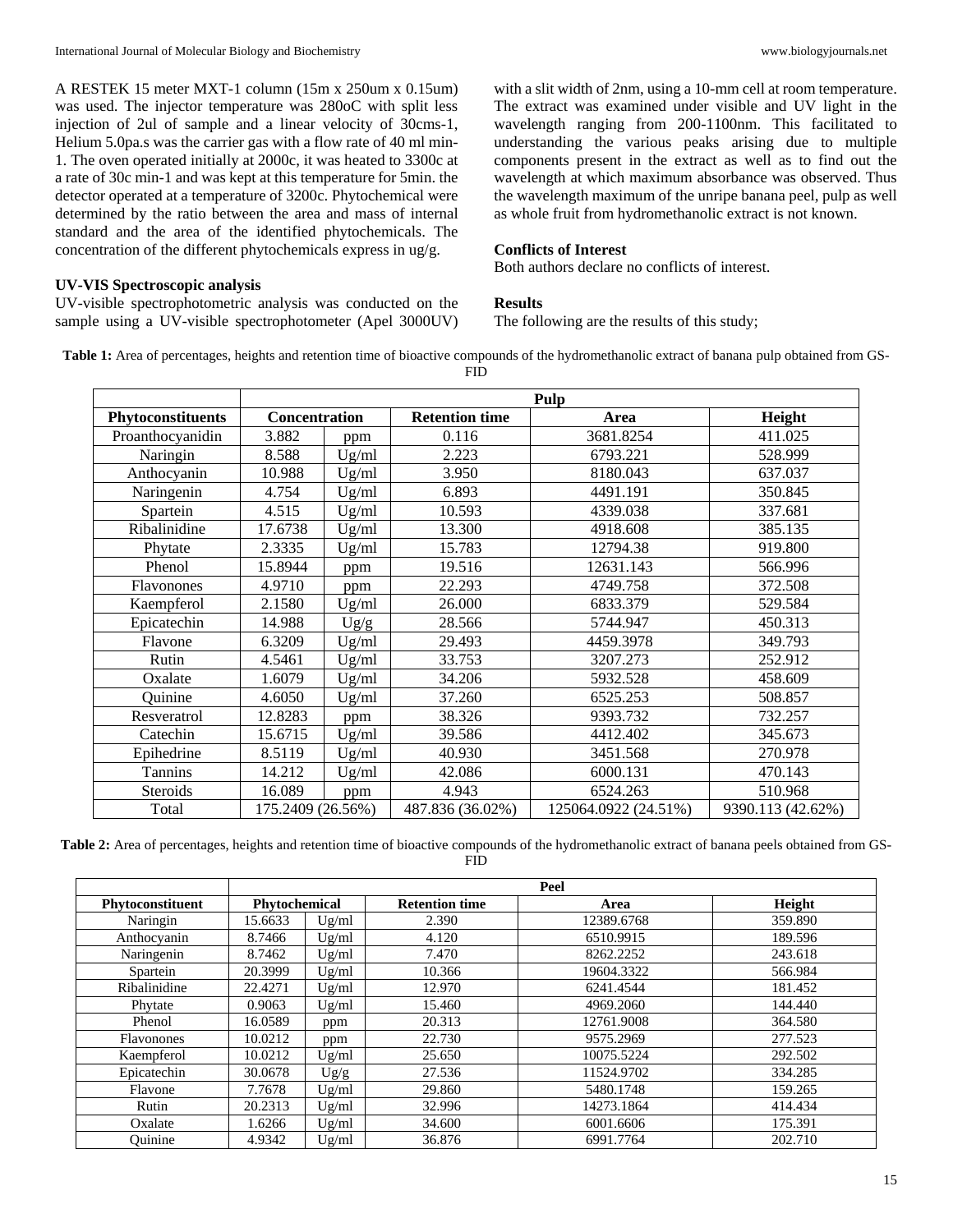International Journal of Molecular Biology and Biochemistry <www.biologyjournals.net>

| Catechin           | 36.3548        | Ug/ml | 39.200           | 10235.9017           | 296.639           |
|--------------------|----------------|-------|------------------|----------------------|-------------------|
| <b>Tannins</b>     | 8.3093         | Ug/ml | 42.276           | 3507.9260            | 101.976           |
| <b>Steroids</b>    | 26.0077        | ppm   | 44.170           | 10546.1352           | 306.059           |
| <b>Isoflavones</b> | 3.1891         | ppm   | 0.276            | 3662.1774            | 146.970           |
| Sapogenin          | 20.3999        | Ug/ml | 6.016            | 17997.1178           | 524.988           |
| Lunamarin          | 6.5659         | Ug/ml | 17.966           | 11342.5578           | 329.088           |
| Total              | 272.041(41.2%) |       | 433.231 (31.99%) | 191954.1905 (37.62%) | 5612.388 (25.47%) |

**Table 3:** Wavelength of the absorption peaks of various organic compounds in banana

|                  | Peel           |       |                       |                      |                   |  |
|------------------|----------------|-------|-----------------------|----------------------|-------------------|--|
| Phytoconstituent | Phytochemical  |       | <b>Retention time</b> | Area                 | Height            |  |
| Naringin         | 15.6633        | Ug/ml | 2.390                 | 12389.6768           | 359.890           |  |
| Anthocyanin      | 8.7466         | Ug/ml | 4.120                 | 6510.9915            | 189.596           |  |
| Naringenin       | 8.7462         | Ug/ml | 7.470                 | 8262.2252            | 243.618           |  |
| Spartein         | 20.3999        | Ug/ml | 10.366                | 19604.3322           | 566.984           |  |
| Ribalinidine     | 22.4271        | Ug/ml | 12.970                | 6241.4544            | 181.452           |  |
| Phytate          | 0.9063         | Ug/ml | 15.460                | 4969.2060            | 144.440           |  |
| Phenol           | 16.0589        | ppm   | 20.313                | 12761.9008           | 364.580           |  |
| Flavonones       | 10.0212        | ppm   | 22.730                | 9575.2969            | 277.523           |  |
| Kaempferol       | 10.0212        | Ug/ml | 25.650                | 10075.5224           | 292.502           |  |
| Epicatechin      | 30.0678        | Ug/g  | 27.536                | 11524.9702           | 334.285           |  |
| Flavone          | 7.7678         | Ug/ml | 29.860                | 5480.1748            | 159.265           |  |
| Rutin            | 20.2313        | Ug/ml | 32.996                | 14273.1864           | 414.434           |  |
| Oxalate          | 1.6266         | Ug/ml | 34.600                | 6001.6606            | 175.391           |  |
| Ouinine          | 4.9342         | Ug/ml | 36.876                | 6991.7764            | 202.710           |  |
| Catechin         | 36.3548        | Ug/ml | 39.200                | 10235.9017           | 296.639           |  |
| Tannins          | 8.3093         | Ug/ml | 42.276                | 3507.9260            | 101.976           |  |
| <b>Steroids</b>  | 26.0077        | ppm   | 44.170                | 10546.1352           | 306.059           |  |
| Isoflavones      | 3.1891         | ppm   | 0.276                 | 3662.1774            | 146.970           |  |
| Sapogenin        | 20.3999        | Ug/ml | 6.016                 | 17997.1178           | 524.988           |  |
| Lunamarin        | 6.5659         | Ug/ml | 17.966                | 11342.5578           | 329.088           |  |
| Total            | 272.041(41.2%) |       | 433.231 (31.99%)      | 191954.1905 (37.62%) | 5612.388 (25.47%) |  |

**Table 4:** Overall percent distribution of phytochemical parameters

| Unripe banana components | % Phytochemical compounds | Percent area | <b>Retention time</b> | <b>Percent Height</b> |
|--------------------------|---------------------------|--------------|-----------------------|-----------------------|
| Peel                     | 41.23%.                   | 37.62%       | 31.99%                | 25.47%.               |
| Pulp                     | 26.56%.                   | 24.51%.      | 36.02%                | 36.02%                |
| Whole fruit              | 32,21%,                   | 37.87%,      | 31.99%                | 31.91%                |



**Fig 1:** GC-FID chromatogram of the hydromethanolic extract of the banana pulp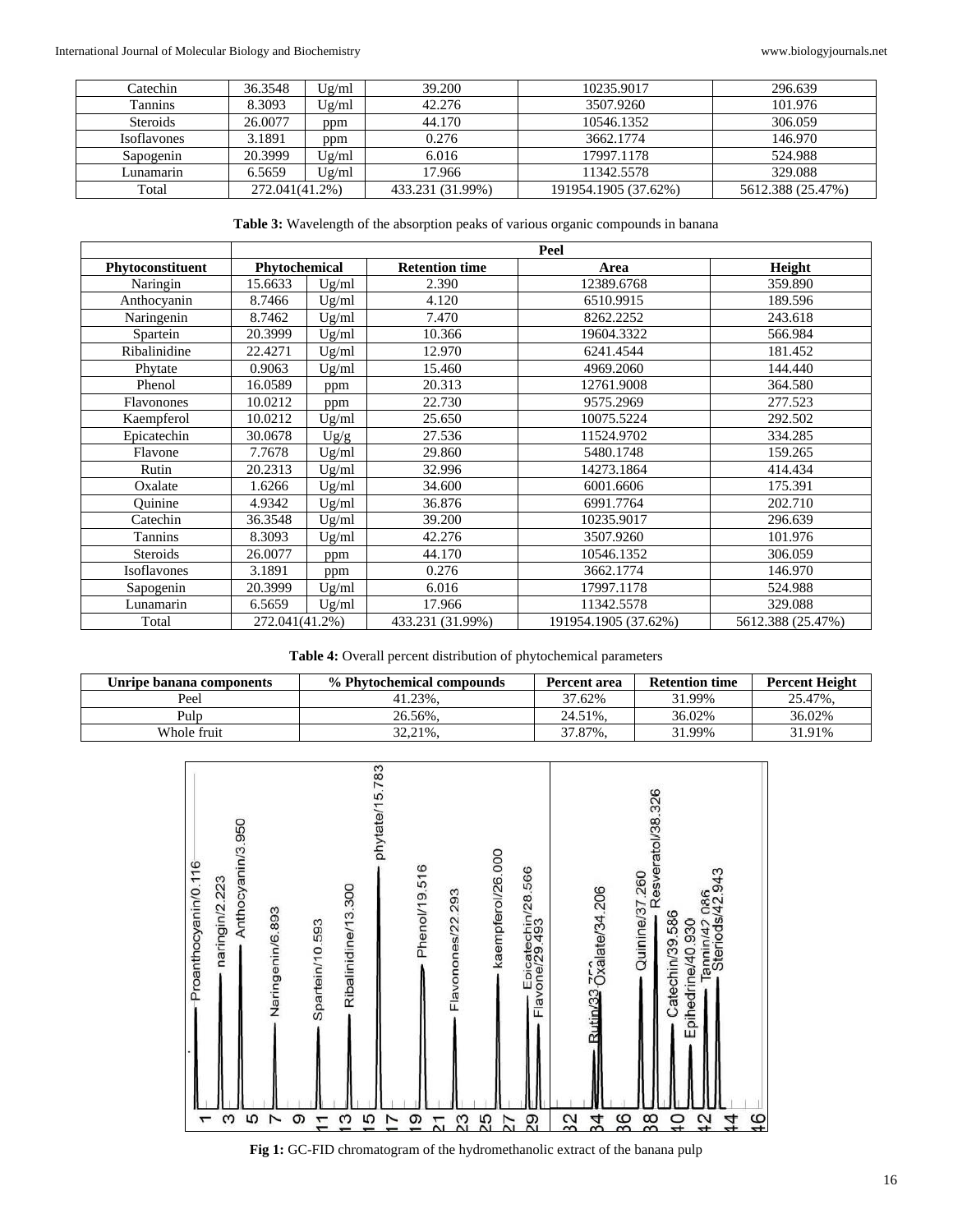

**Fig 2:** GC-FID chromatogram of the hydromethanolic extract of the banana peel



**Fig 3:** GC-FID chromatogram of the hydromethanolic extract of the banana whole fruit.